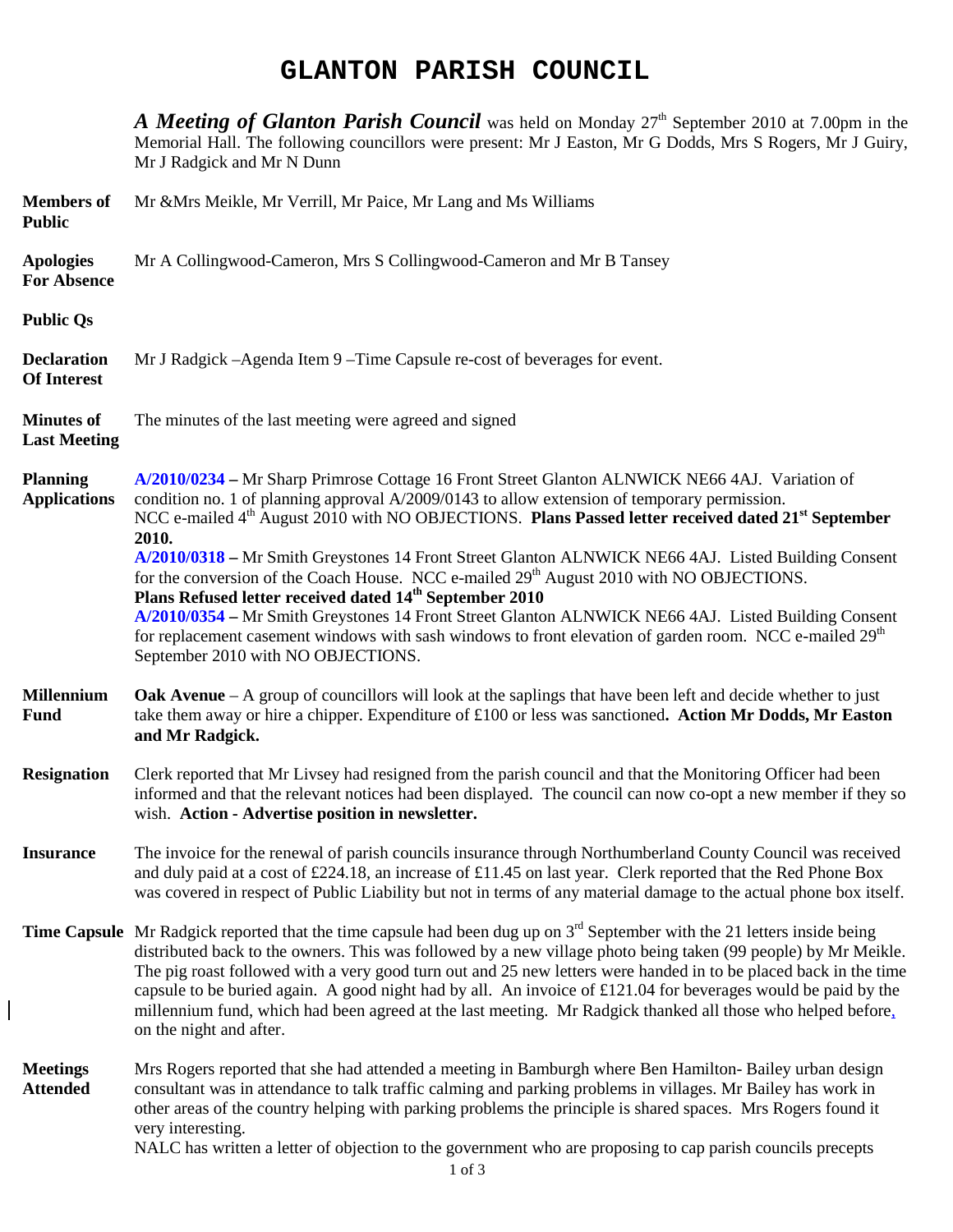# **GLANTON PARISH COUNCIL**

**Village** Memorial Hall AGM Wednesday 10<sup>th</sup> November 2010.

- **Activities** Leek Club Christmas Bingo Wednesday 1st December .2010
- **Audit** Clerk reported that the audit had been completed and no problems had been found. An invoice had also been received in the sum of £58.75 for the work which was cleared for payment.
- **Article 4** Mr Radgick advised the meeting that he had arranged for a planning officer, who can tell us all about the Article 4 and answer any questions to come to a village meeting on Monday 1<sup>st</sup> November at 7.00pm in the Memorial Hall. Councillors were reminded to send their letters for dispensation so that we can as a parish council discuss the Article 4 request. **Action – Councillors to send letters.**

### **Parish Plan Action points relating to the survey of the built environment:**

- 1. New fingerposts Mrs Rogers reported that funding did not look likely from NCC Community Chest and was still waiting to hear from Northern Uplands Leader and still looking into funding.
- 2. Street name signs Mr Radgick has received one estimate for repainting the signs in situ and is awaiting another. It was agreed that the lowest estimate would be accepted and the work started as soon as possible.
- 3. Mile post on A697 This is outside the Parish boundary no further action.
- 4. Children Playing signs Mr Radgick to ask NCC to see if they can provide the relevant signs.
- 5. Fire hydrants Mr Collingwood-Cameron to report at next meeting.
- 6. Satellite dishes Mr Radgick explained that advice as to the placing of satellite dishes in Conservation Areas was available to view on the Planning Portal. It was agreed that the enforcement of planning regulations was a County matter and not for the Parish Council.
- 7. Wall on south side of The Causeway Mr Dodds is meeting with Mr Hunter in the next couple of weeks.
- 8. Drain Cover by The Old Post Office Mrs Lazenby spoke to NCC highways who will look into it.
- 9. Wooden seats on Whittingham Road Mr Radgick reported that the seats on village green and Whittingham Road had been repaired and stained; an invoice for £30 was given to clerk to pay. The seats on Oak Avenue and beside the phone box to be similarly repaired.
- 10. Litter bin by Village Hall Mrs Lazenby spoke to NCC about replacing with a black bin, and is waiting for someone to get back to her.
- 11. Grit Bin Mrs Lazenby had spoken to NCC highways and is awaiting a time and date to meet and discuss.

## **Care in the** Mr Dunn reported that a booklet had been produced listing agencies providing care services. **Community** Also a leaflet has been produced on pharmacies in the area as it may be people may be able to get their prescriptions delivered to the village. With the information collated from the meetings held earlier in the year in the three villages, NCC Area Committee who funded the initial work are very interested in helping the group